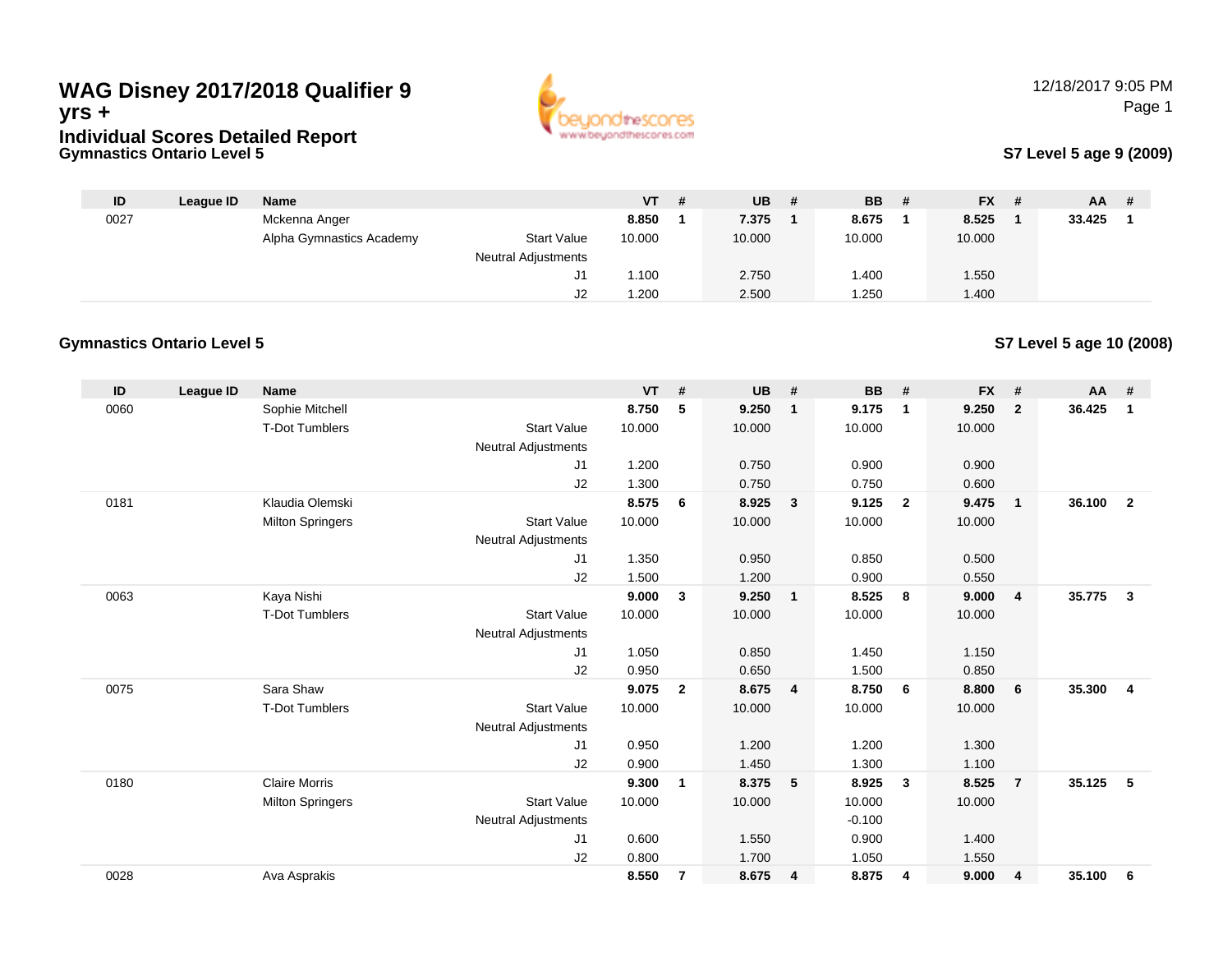# **WAG Disney 2017/2018 Qualifier 9yrs +**



12/18/2017 9:05 PMPage 2

|      | Individual Scores Detailed Report |                            | www.beyondthescores.com |                         |        |                         |         |   |         |        |        |     |
|------|-----------------------------------|----------------------------|-------------------------|-------------------------|--------|-------------------------|---------|---|---------|--------|--------|-----|
|      | Alpha Gymnastics Academy          | <b>Start Value</b>         | 10.000                  |                         | 10.000 |                         | 10.000  |   | 10.000  |        |        |     |
|      |                                   | <b>Neutral Adjustments</b> |                         |                         |        |                         |         |   |         |        |        |     |
|      |                                   | J1                         | 1.400                   |                         | 1.200  |                         | 1.200   |   | 1.050   |        |        |     |
|      |                                   | J2                         | 1.500                   |                         | 1.450  |                         | 1.050   |   | 0.950   |        |        |     |
| 0026 | Bianca Georgescu                  |                            | 8.375                   | - 8                     | 8.950  | $\overline{\mathbf{2}}$ | 8.700   | 7 | 9.025   | $_{3}$ | 35.050 | - 7 |
|      | Alpha Gymnastics Academy          | <b>Start Value</b>         | 10.000                  |                         | 10.000 |                         | 10.000  |   | 10.000  |        |        |     |
|      |                                   | <b>Neutral Adjustments</b> |                         |                         |        |                         |         |   |         |        |        |     |
|      |                                   | J <sub>1</sub>             | 1.550                   |                         | 1.100  |                         | 1.400   |   | 1.000   |        |        |     |
|      |                                   | J2                         | 1.700                   |                         | 1.000  |                         | 1.200   |   | 0.950   |        |        |     |
| 0179 | Jillian Bata                      |                            | 8.950                   | $\overline{\mathbf{4}}$ | 8.200  | 6 <sup>°</sup>          | 8.775 5 |   | 8.950 5 |        | 34.875 | - 8 |
|      | <b>Milton Springers</b>           | <b>Start Value</b>         | 10.000                  |                         | 10.000 |                         | 10.000  |   | 10.000  |        |        |     |
|      |                                   | <b>Neutral Adjustments</b> |                         |                         |        |                         |         |   |         |        |        |     |
|      |                                   | J1                         | 1.100                   |                         | 1.800  |                         | 1.350   |   | 1.200   |        |        |     |
|      |                                   | J2                         | 1.000                   |                         | 1.800  |                         | 1.100   |   | 0.900   |        |        |     |

### **Gymnastics Ontario Level 5**

**S7 Level 5 age 11 (2007)**

| ID   | League ID | <b>Name</b>             |                            | <b>VT</b> | #            | <b>UB</b> | #                       | <b>BB</b> | #              | <b>FX</b> | #              | AA #   |                |
|------|-----------|-------------------------|----------------------------|-----------|--------------|-----------|-------------------------|-----------|----------------|-----------|----------------|--------|----------------|
| 0237 |           | Izzy Galansky           |                            | 8.925     | $\mathbf{2}$ | 9.500     | -1                      | 9.225     | $\overline{2}$ | 9.525     | $\overline{2}$ | 37.175 | 1              |
|      |           | <b>Gyros Gymnastics</b> | <b>Start Value</b>         | 10.000    |              | 10.000    |                         | 10.000    |                | 10.000    |                |        |                |
|      |           |                         | <b>Neutral Adjustments</b> |           |              |           |                         |           |                |           |                |        |                |
|      |           |                         | J <sub>1</sub>             | 1.100     |              | 0.500     |                         | 0.750     |                | 0.450     |                |        |                |
|      |           |                         | J2                         | 1.050     |              | 0.500     |                         | 0.800     |                | 0.500     |                |        |                |
| 0238 |           | Victoria Troia          |                            | 9.150     | 1            | 9.000     | $\overline{4}$          | 9.150     | -3             | 9.675     | $\mathbf{1}$   | 36.975 | $\overline{2}$ |
|      |           | Gyros Gymnastics        | <b>Start Value</b>         | 10.000    |              | 10.000    |                         | 10.000    |                | 10.000    |                |        |                |
|      |           |                         | Neutral Adjustments        |           |              |           |                         |           |                |           |                |        |                |
|      |           |                         | J1                         | 0.800     |              | 1.000     |                         | 0.750     |                | 0.300     |                |        |                |
|      |           |                         | J <sub>2</sub>             | 0.900     |              | 1.000     |                         | 0.950     |                | 0.350     |                |        |                |
| 0235 |           | Jamie Wagman            |                            | 8.875     | 3            | 8.850     | 5                       | 9.400     | -1             | 9.050     | 3              | 36.175 | $\mathbf{3}$   |
|      |           | <b>Gyros Gymnastics</b> | <b>Start Value</b>         | 10.000    |              | 10.000    |                         | 10.000    |                | 10.000    |                |        |                |
|      |           |                         | Neutral Adjustments        |           |              |           |                         |           |                |           |                |        |                |
|      |           |                         | J1                         | 1.100     |              | 1.200     |                         | 0.550     |                | 1.000     |                |        |                |
|      |           |                         | J <sub>2</sub>             | 1.150     |              | 1.100     |                         | 0.650     |                | 0.900     |                |        |                |
| 0073 |           | Marlee Lutterman        |                            | 8.525     | 4            | 9.100     | $\overline{\mathbf{2}}$ | 9.075     | $\overline{4}$ | 8.875     | 5              | 35.575 | $\overline{4}$ |
|      |           | <b>T-Dot Tumblers</b>   | <b>Start Value</b>         | 10.000    |              | 10.000    |                         | 10.000    |                | 10.000    |                |        |                |
|      |           |                         | <b>Neutral Adjustments</b> |           |              |           |                         |           |                |           |                |        |                |
|      |           |                         | J1                         | 1.300     |              | 1.000     |                         | 1.000     |                | 1.250     |                |        |                |
|      |           |                         | J <sub>2</sub>             | 1.650     |              | 0.800     |                         | 0.850     |                | 1.000     |                |        |                |
| 0236 |           | Danielle Sugarman       |                            | 8.875     | 3            | 9.075     | $\mathbf{3}$            | 8.450     | 5              | 9.000     | 4              | 35.400 | 5              |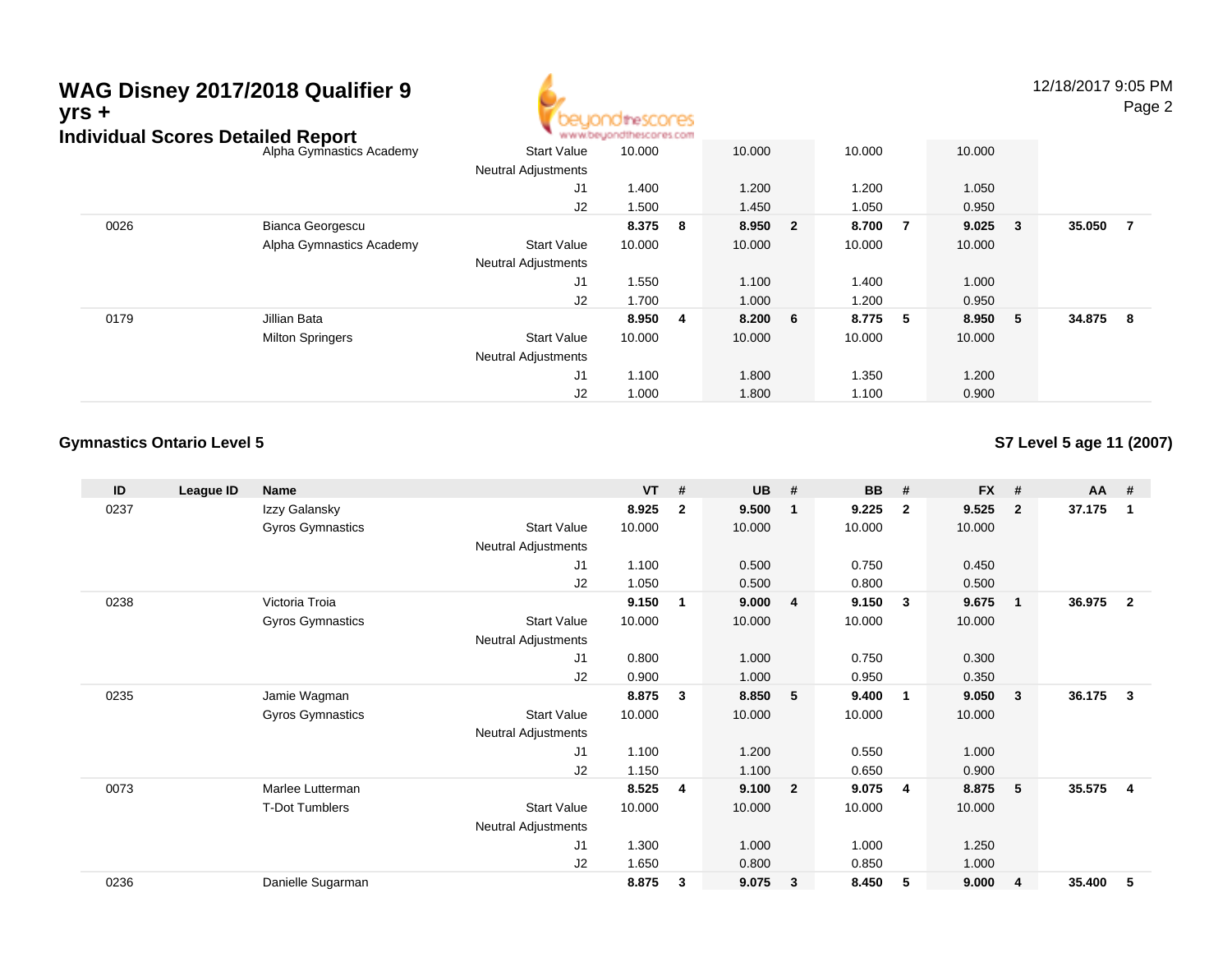## Gyros Gymnastics**WAG Disney 2017/2018 Qualifier 9yrs +Individual Scores Detailed Report**



#### 12/18/2017 9:05 PMPage 3

| <b>Start Value</b><br>10.000<br>10.000<br>10.000<br>10.000<br>ics<br><b>Neutral Adjustments</b><br>0.900<br>.600<br>0.950<br>1.150<br>J1<br>.100<br>0.950<br>.500<br>1.050<br>J2 | www.beyondthescores.com |  |  |
|----------------------------------------------------------------------------------------------------------------------------------------------------------------------------------|-------------------------|--|--|
|                                                                                                                                                                                  |                         |  |  |
|                                                                                                                                                                                  |                         |  |  |
|                                                                                                                                                                                  |                         |  |  |
|                                                                                                                                                                                  |                         |  |  |

#### **Gymnastics Ontario Level 5**

**S7 level 5 age 12 (2006)**

| ID   | League ID | <b>Name</b>             |                            | $VT$ # |                | <b>UB</b> | #              | <b>BB</b> | #                       | <b>FX</b> | #              | $AA$ # |                |
|------|-----------|-------------------------|----------------------------|--------|----------------|-----------|----------------|-----------|-------------------------|-----------|----------------|--------|----------------|
| 0232 |           | Alexa Kazaz             |                            | 8.950  | 1              | 8.950     | $\overline{2}$ | 8.825     | $\overline{\mathbf{2}}$ | 9.375     | -1             | 36.100 | -1             |
|      |           | <b>Gyros Gymnastics</b> | <b>Start Value</b>         | 10.000 |                | 10.000    |                | 10.000    |                         | 10.000    |                |        |                |
|      |           |                         | <b>Neutral Adjustments</b> |        |                |           |                |           |                         |           |                |        |                |
|      |           |                         | J1                         | 1.000  |                | 1.200     |                | 1.250     |                         | 0.500     |                |        |                |
|      |           |                         | J2                         | 1.100  |                | 0.900     |                | 1.100     |                         | 0.750     |                |        |                |
| 0154 |           | Paige Rodrigues         |                            | 8.650  | 3              | 9.200     |                | 9.100     | $\blacksquare$          | 9.100     | $\overline{2}$ | 36.050 | $\overline{2}$ |
|      |           | <b>Milton Springers</b> | <b>Start Value</b>         | 10.000 |                | 10.000    |                | 10.000    |                         | 10.000    |                |        |                |
|      |           |                         | <b>Neutral Adjustments</b> |        |                |           |                | $-0.100$  |                         |           |                |        |                |
|      |           |                         | J <sub>1</sub>             | 1.300  |                | 0.800     |                | 0.750     |                         | 0.950     |                |        |                |
|      |           |                         | J2                         | 1.400  |                | 0.800     |                | 0.850     |                         | 0.850     |                |        |                |
| 0231 |           | Avery Wolfe-Herman      |                            | 8.725  | $\overline{2}$ | 8.550     | $\mathbf{3}$   | 8.550     | $\mathbf{3}$            | 9.075     | 3              | 34.900 | 3              |
|      |           | <b>Gyros Gymnastics</b> | <b>Start Value</b>         | 10.000 |                | 10.000    |                | 10.000    |                         | 10.000    |                |        |                |
|      |           |                         | <b>Neutral Adjustments</b> |        |                |           |                |           |                         |           |                |        |                |
|      |           |                         | J1                         | 1.250  |                | 1.600     |                | 1.400     |                         | 0.950     |                |        |                |
|      |           |                         | J <sub>2</sub>             | 1.300  |                | 1.300     |                | 1.500     |                         | 0.900     |                |        |                |

#### **Gymnastics Ontario Level 5**

**S7 Level 5 age 13 (2005)**

| ID   | League ID | <b>Name</b>             |                            | <b>VT</b> | - # | <b>UB</b> | -# | <b>BB</b> | # | $FX$ # | AA     | - # |
|------|-----------|-------------------------|----------------------------|-----------|-----|-----------|----|-----------|---|--------|--------|-----|
| 0151 |           | <b>Grace Struthers</b>  |                            | 8.875     |     | 8.650     |    | 8.900     |   | 9.025  | 35.450 |     |
|      |           | <b>Milton Springers</b> | <b>Start Value</b>         | 10.000    |     | 10.000    |    | 10.000    |   | 10.000 |        |     |
|      |           |                         | <b>Neutral Adjustments</b> |           |     |           |    |           |   |        |        |     |
|      |           |                         | ັບ                         | .000      |     | 1.200     |    | 1.200     |   | 1.150  |        |     |
|      |           |                         | J2                         | .250      |     | 1.500     |    | 1.000     |   | 0.800  |        |     |

**S7 level 5 age 14 (2004)**